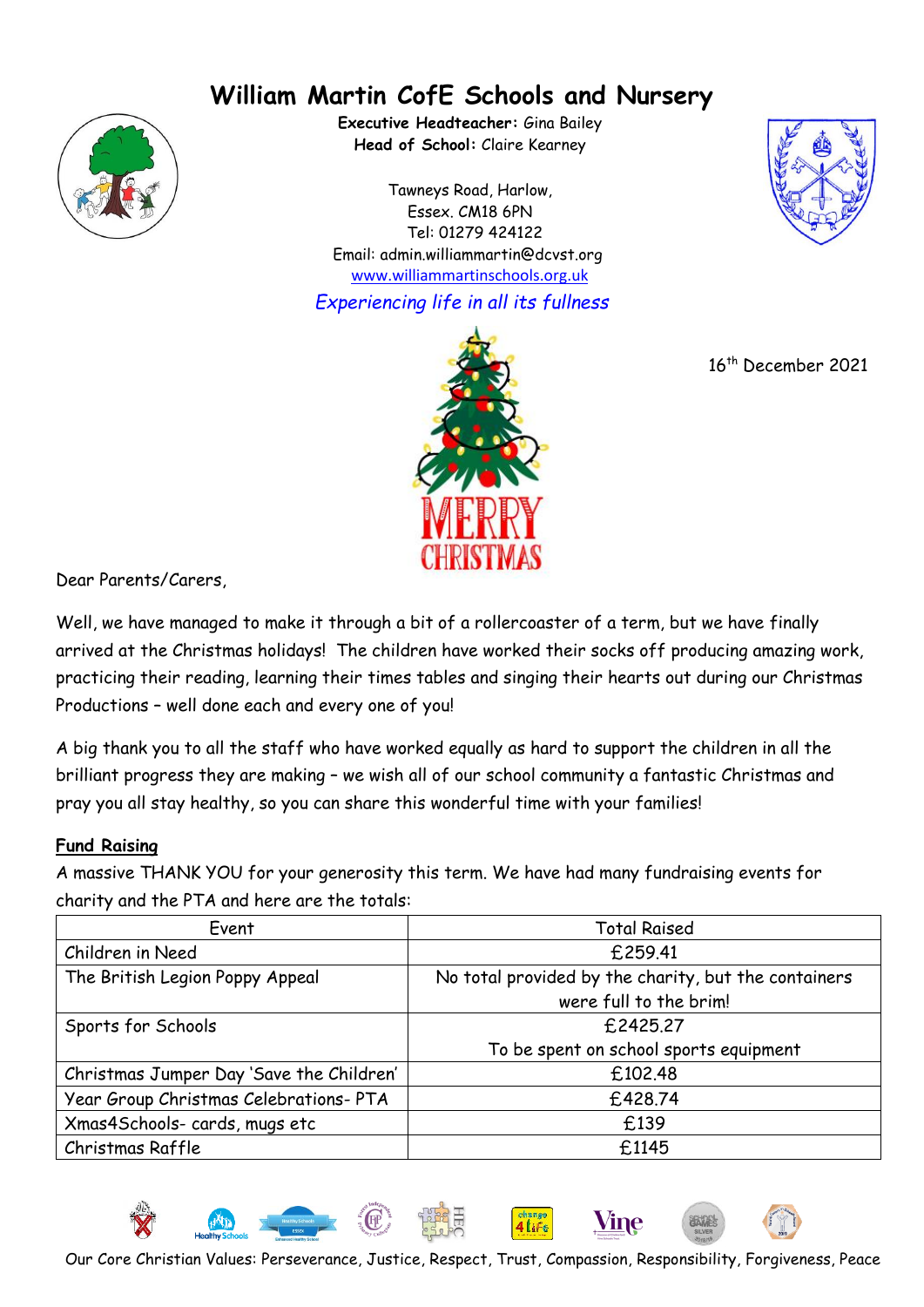The money raised by the PTA for the Christmas Raffle is being put towards a bike shelter for the Junior school, which Mr Russell is ordering in the New Year!.

# **Pizza Making- Year 3**

Thank you very much to Calum's Mum in Year 3 who donated the pizza ingredients and boxes for year 3's pizza making day this week. The children had a brilliant time

designing their pizzas, as part of their Design and Technology Project and then of course the best bit – to make the pizzas!! Well done Year 3!





Parental contributions already paid for this activity will be put towards future enrichment activities for year 3.

#### **Vine Passport**

Children can bring in their Vine Passport after Christmas to show their teacher which zones have been completed, along with any scrapbooks too! Badges and certificates will be awarded on Friday 7<sup>th</sup>

January and the passport returned to them. Please ask your class teacher if you need another copy.



# **Year 6 DT Bag Project**

Year 6 have been working hard designing and making bags as part of this term's DT Project Explore. We think their designs are brilliant – well done Year 6!





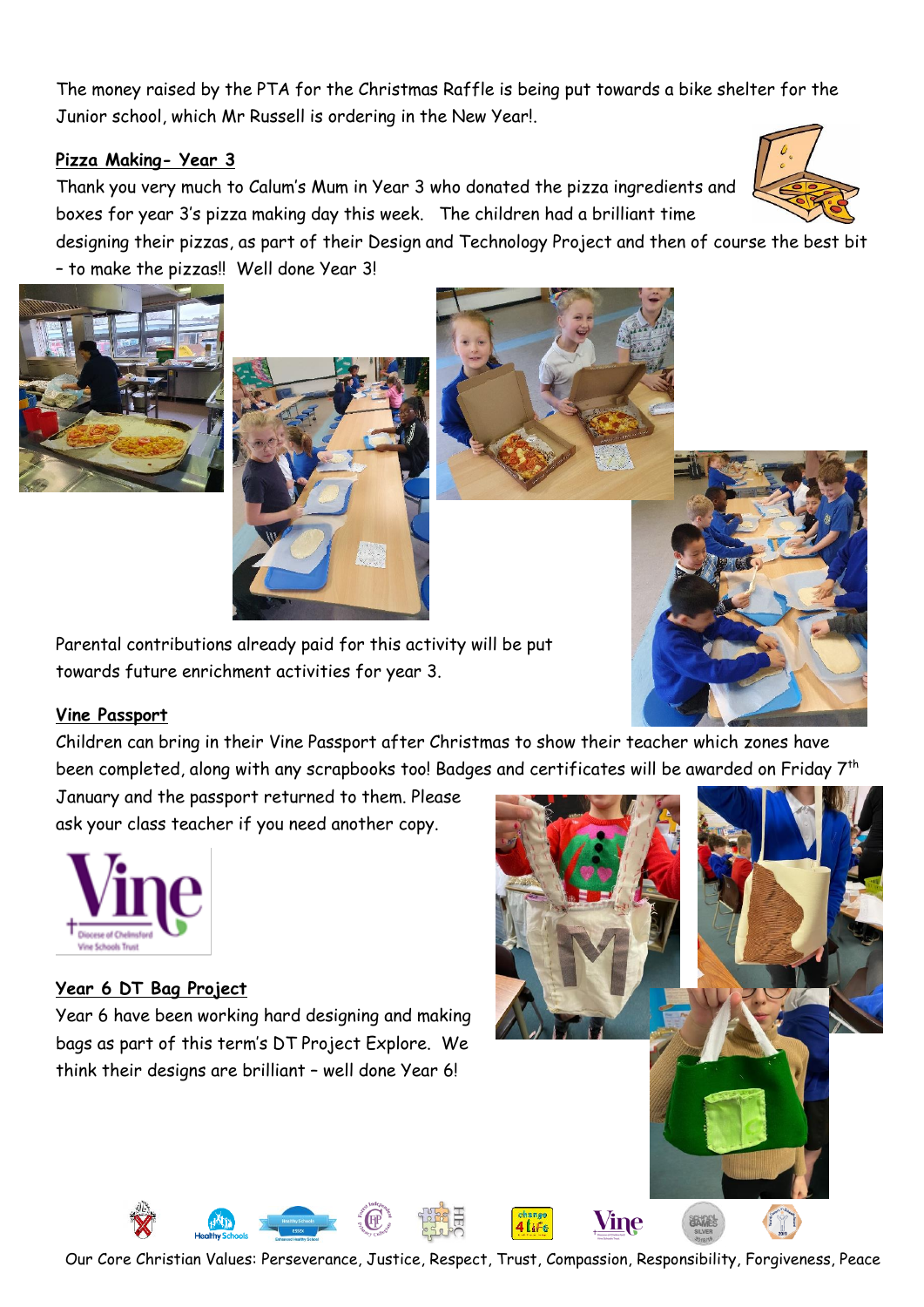#### **Applications for Reception: Deadline Saturday 15th January**

If you have a child due to start school in Reception in September 2022, applications must be made by 15<sup>th</sup> January. Go to:

**<https://www.essex.gov.uk/apply-for-a-primary-school-place>**

# **Applications for Year 3: Deadline Saturday 15th January**

If you have a child in Year 2, due to start Year 3 in September 2022, applications must be made by 15<sup>th</sup> January. Go to:

**<https://www.essex.gov.uk/apply-for-a-junior-school-place>**



As always, we would like to thank all of you for your fantastic support this term, we couldn't have done it without all our brilliant parents! And if you are feeling a bit frazzled with the run up to Christmas, maybe allow some time to do some of the self-care activities listed below! **Tuesday 19th April:** First day of Summer Term

Have an amazing Christmas! Gina Bailey Claire Kearney **Monday 9th- Friday 13th May:** Year 6 SATS WeekVery Seasonal wishes! Executive Head teacher Head of Schools



Our Core Christian Values: Perseverance, Justice, Respect, Trust, Compassion, Responsibility, Forgiveness, Peace